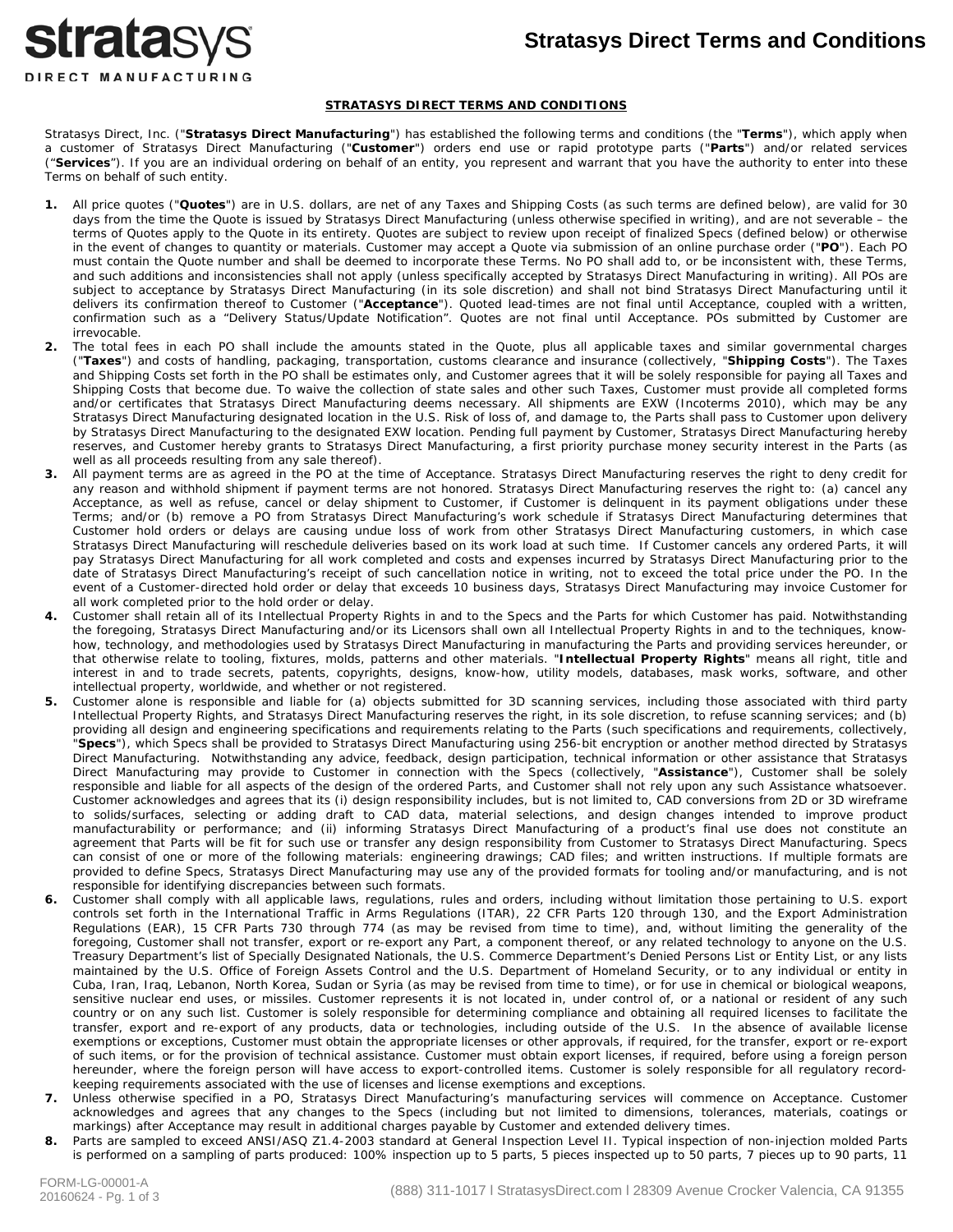## **Stratasys Direct Terms and Conditions**

# **stratasys** DIRECT MANUFACTURING

pieces up to 150 parts, and at least 5% for greater part quantities. Inspection of injection molded Parts is typically performed on at least 5% of parts produced, unless otherwise specified.

- **9.** Master Pattern shelf life and storage: Stereolithography (SLA) patterns are disposable patterns that are normally destroyed during the creation of a silicone mold. Patterns that survive this process have a shelf life of only 6 months due to dimensional creep. CNC machined ABS patterns are a disposable pattern with a shelf life of 12 months due to dimensional creep. CNC machined aluminum patterns are a durable pattern with an undetermined shelf life. Stratasys Direct Manufacturing agrees to maintenance in-house patterns free of charge up to the specified pattern life or 3 years, whichever comes first, and after which time, the patterns will be destroyed.
- **10.** Silicone molds are a disposable tool with a shelf life of 6 months. Stratasys Direct Manufacturing agrees to maintenance in-house tooling free of charge up to the tool life specified on the Quote or the shelf life, whichever occurs first. For molds containing one or more cavities for the same part, the mold life is the total number of parts from the tool (i.e., the number of cycles multiplied by the number of cavities). However, for molds containing cavities for two or more different parts, this is the number of cycles or parts from each cavity. If POs for molded Parts exceed the quoted tool life, additional tooling charges may be required.
- **11.** QuickCast patterns with walls less than .060 inches (1.5mm) thick may not drain or seal properly and may require special processing by the foundry to yield satisfactory castings. Customer is responsible for inspecting all QuickCast patterns for leaks and other defects before processing. Stratasys Direct Manufacturing does not accept returns of any kind whatsoever after QuickCast patterns have been shelled or fired.
- **12.** Professional and/or consulting services provided hereunder, including but not limited to design work, consulting or otherwise may be subject to additional terms and conditions. Customer is responsible for confirming the design, engineering, and data – including fit, form, function, accuracy and text – in final documentation (the "**Designs**"). Documentation or artwork released for parts fabrication, tooling production, or printing at the Customer's verbal or written request with or without a signature will be the sole responsibility of the Customer. Stratasys Direct Manufacturing cannot guarantee that a solution, Designs, or other work will fully satisfy the objectives of the project. In any case, the Customer agrees to indemnify and hold harmless Stratasys Direct Manufacturing for any and all losses, damages or claims resulting from errors, omissions or flaws in Designs, solution or documentation.
- **13.** Customer hereby represents and warrants: (a) it has, and will have, the right to disclose the Specs (in whole and in part) and all other information and materials, to Stratasys Direct Manufacturing; (b) Stratasys Direct Manufacturing's use of such Specs and other information and materials, when used to perform Stratasys Direct Manufacturing's obligations under these Terms, will not infringe or misappropriate any third party proprietary rights (including, without limitation, Intellectual Property Rights); (c) Parts manufactured from Customer's Specs will not be unlawful, contain unlawful content, or be used by Customer in an unlawful manner; and (d) any software or files delivered to Stratasys Direct Manufacturing will be free from any viruses, time bombs, and other harmful programming routines.
- **14.** Parts manufactured by Stratasys Direct Manufacturing are warranted, for a period of ten (10) business days after delivery (the "**Warranty**  Period"), to materially conform to the applicable Specs and to be free from material defects in materials and workmanship (collectively, the "**Warranty**"). Except as excluded in Section 11, in the event of a breach of the Warranty, Customer must notify Stratasys Direct Manufacturing of the breach in writing, within the Warranty Period. Stratasys Direct Manufacturing, at its sole discretion and expense, shall repair or replace the defective component(s) of the Part in question. All Warranty replacements or repairs (i) will be limited to nonconformities or defects (as the case may be) that, in the reasonable opinion of Stratasys Direct Manufacturing, are due and traceable to nonconformities or defects in original materials and workmanship; (ii) shall constitute Stratasys Direct Manufacturing's sole obligation and liability, and Customer's sole and exclusive remedy, for a breach of Warranty. For repaired or replacement Parts (or components thereof) the Warranty Period will be the remainder (if any) of the initial Warranty Period. In the event of a replacement, replaced Parts (or components thereof) will be owned by Stratasys Direct Manufacturing. All returns of Parts (or components thereof) by Customer for a breach of the Warranty, must be in accordance with Stratasys Direct Manufacturing's written instructions (which may include an NCR/RMA number), and Customer shall be responsible and pay for all costs and expenses (such as Taxes and Shipping Costs) associated with such return. Except for the Warranty: (a) Stratasys Direct Manufacturing makes no representations, warranties, guarantees or conditions as to materials, strength, tolerances, or other Part characteristics; and (b) all Parts are delivered and accepted in "AS IS" condition. TO THE MAXIMUM EXTENT PERMITTED BY APPLICABLE LAW, Stratasys Direct Manufacturing HEREBY DISCLAIMS ALL STATUTORY, EXPRESS, AND IMPLIED REPRESENTATIONS, WARRANTIES, GUARANTEES, AND CONDITIONS OF ANY KIND, WITH RESPECT TO THE PARTS OR THE SERVICES PROVIDED HEREUNDER, INCLUDING WITHOUT LIMITATION ANY IMPLIED WARRANTY OF MERCHANTABILITY, FITNESS FOR A PARTICULAR PURPOSE, TITLE, NON-INFRINGEMENT, QUALITY OF SERVICE, OR OTHERWISE ARISING OUT OF A COURSE OF PERFORMANCE, DEALING, OR TRADE USAGE. Without limiting any of the foregoing exclusions, Customer further acknowledges and agrees that Parts are not intended for use in, and the foregoing warranty does not apply to and shall be void if any Part fails, malfunctions or is damaged as a result of use in the operation of nuclear facilities, aircraft navigation or air traffic control systems, communication systems in which a failure thereof could cause death or serious injury or tangible property damage (e.g., emergency or 911 communication systems), medical systems, life support systems, or potentially life critical uses.
- **15.** TO THE MAXIMUM EXTENT PERMITTED BY APPLICABLE LAW, IN NO EVENT WILL Stratasys Direct Manufacturing OR ITS AFFILIATES BE LIABLE UNDER OR IN CONNECTION WITH THESE TERMS, UNDER ANY LEGAL OR EQUITABLE THEORY (INCLUDING, BUT NOT LIMITED TO, CONTRACT, NEGLIGENCE, OR STRICT LIABILITY) FOR ANY (A) CONSEQUENTIAL, INDIRECT, INCIDENTAL, SPECIAL, OR PUNITIVE DAMAGES; (B) LOSS OF PROFITS, BUSINESS, OR SAVINGS; (C) LOSS OF, OR DAMAGE TO, DATA, REPUTATION OR GOODWILL; AND/OR (D) THE COST OF PROCUREMENT OF SUBSTITUTE GOODS, TECHNOLOGY OR SERVICES. THE AGGREGATE LIABILITY OF Stratasys Direct Manufacturing AND ITS AFFILIATES ARISING UNDER OR IN CONNECTION WITH THESE TERMS SHALL NOT EXCEED THE FEES PAID BY CUSTOMER FOR THE APPLICABLE PART OR SERVICE ALLEGED TO HAVE CAUSED SUCH DAMAGE. THE FOREGOING LIMITATIONS IN THIS SECTION 15 SHALL APPLY EVEN IF THE REMEDIES PROVIDED FOR IN THESE TERMS FAIL OF THEIR ESSENTIAL PURPOSE, AND EVEN IF Stratasys Direct Manufacturing OR ITS AFFILIATES HAVE BEEN ADVISED OF THE POSSIBILITY OF DAMAGES OR LOSSES. Customer agrees that the disclaimers, exclusions, and limitations of liability set forth herein are material conditions of these Terms and that the Services and the Parts would not be made available, or would be made available on materially different terms, in the absence of these conditions.
- **16.** Customer, at its own expense, shall defend Stratasys Direct Manufacturing, its affiliates and their respective directors, officers, employees and agents (each, an "**Indemnitee**") against any claim, suit, action or demand, by any third party, arising out of or related to (a) any claim that any Specs, Parts, Designs or other materials provided to Stratasys Direct Manufacturing in connection with a PO, infringe or misappropriate the rights (including, without limitation, Intellectual Property Rights) of any third party or are otherwise unlawful; and/or (b) any use or sale of a Part by Customer, its employees, agents, resellers, or customers (each of (a) and (b), a "Claim"). Customer agrees (i) not to settle any Claim without the prior express written consent of Stratasys Direct Manufacturing; and (ii) to pay any amounts awarded under a Claim, as well as indemnify and hold harmless the Indemnitee for any other liabilities, losses, costs, and expenses (including, but not limited to, reasonable attorneys' fees) incurred as a result of the Claim.
- **17.** Either party may terminate these Terms at any time upon written notice to the other party, but all POs previously Accepted will remain binding upon the parties. Any provision that by its nature ought to survive termination, shall so survive, as shall Sections 4, 6, and 13 through 19 (inclusive). Upon the effective date of termination, Customer shall immediately pay Stratasys Direct Manufacturing any and all payment obligations outstanding as of such date.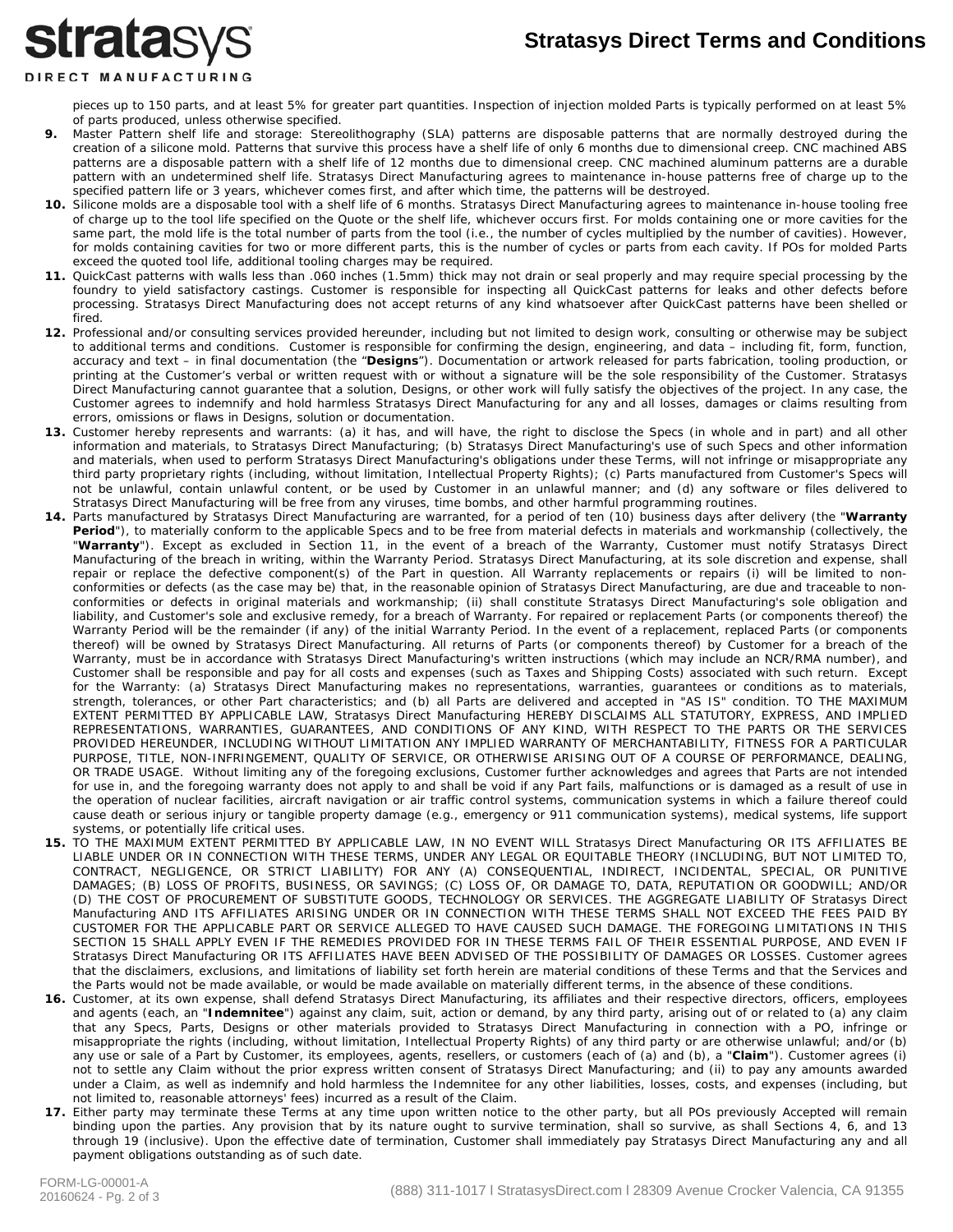# **stratasys**

### **Stratasys Direct Terms and Conditions**

### DIRECT MANUFACTURING

- **18.** These Terms and all POs shall be governed by, and construed in accordance with, the laws of the State of California, without giving effect to its conflicts of law rules and principles. The Parties agree that any claim or dispute under or in connection with these Terms shall be resolved finally and exclusively by, binding, individual arbitration in Los Angeles County, California, pursuant to the then-current Commercial Arbitration Rules of the American Arbitration Association (AAA). The arbitration proceeding shall be conducted in the English language before a single arbitrator appointed by the parties (or by the AAA if the arbitrator is not appointed by the parties within 30 days of notice to arbitrate), and subject to these Terms. CUSTOMER HEREBY WAIVES ANY RIGHT TO PARTICIPATE IN ANY CLASS ACTION LAWSUIT, CLASS-WIDE ARBITRATION, COLLECTIVE ACTION, CONSOLIDATION OF INDIVIDUAL ARBITRATIONS, OR OTHERWISE IN ANY CLAIM BROUGHT IN A PRIVATE ATTORNEY GENERAL OR REPRESENTATIVE CAPACITY. Judgment on the award rendered by the arbitrator may be entered in any court of competent jurisdiction. This dispute resolution provision will be governed by the Federal Arbitration Act and not by any state law concerning arbitration. CUSTOMER AGREES THAT ANY CLAIM OR DISPUTE WITH RESPECT TO A PART DELIVERED HEREUNDER, MUST BE BROUGHT BY CUSTOMER WITHIN TWELVE (12) MONTHS OF THE DATE SUCH PART WAS FIRST DELIVERED BY Stratasys Direct Manufacturing TO CUSTOMER. The United Nations Convention on Contracts for the International Sale of Goods shall not apply to these Terms.
- **19.** These Terms constitute the entire agreement of the parties regarding the subject matter hereof and supersede all prior and contemporaneous statements (written or oral) regarding such subject matter; however, Stratasys Direct Manufacturing reserves the right to modify these Terms at any time by posting the modified terms online, which shall be effective as to any PO submitted thereafter. In addition, in connection with the Parts delivered hereunder, Customer may be required to agree to additional terms and conditions related to specific software, ("End User License Agreement") used in connection with work performed hereunder. If applicable, Customer will be required to agree to such End User License Agreement prior to using the applicable software and Customer agrees to comply with all terms and conditions contained in each applicable End User License Agreement. Except for payment obligations, neither party shall be liable for a breach of its obligations hereunder to the extent that such breach is caused by factors outside its reasonable ability to foresee and avoid (provided that such party makes diligent good faith efforts to remedy the breach as soon as possible), including, without limitation, war, acts of God, terrorism, natural disaster, third party communications or encryption failure, and delays by third party suppliers of materials. If any provision in these Terms shall be found by any court or administrative body of competent jurisdiction to be invalid or unenforceable, the provision shall be amended and interpreted to accomplish the objectives of such provision to the greatest extent possible, and the remaining provisions of these Terms shall continue in full force and effect. The waiver by either party of any breach of these Terms will not constitute a waiver of any other or subsequent breach. Any waiver granted hereunder must be in writing and signed by the party waiving the breach. No failure by a party in exercising any right, power or remedy hereunder shall operate as a waiver thereof. The relationship of the parties hereunder is solely that of independent contractors. Nothing contained in these Terms shall create any agency, employment, partnership, fiduciary or joint venture relationship between the parties, and neither party has any authority of any kind to bind the other in any respect. Neither party may assign these Terms (in whole or in part) to any third party (whether directly, by operation of law, or otherwise), without the express prior written consent of the other party, except that Stratasys Direct Manufacturing may assign these Terms (in whole or in part) to an affiliate. Any unauthorized assignment shall be null and void. Subject to the foregoing, these Terms bind and benefit each party and its permitted successors and assigns.